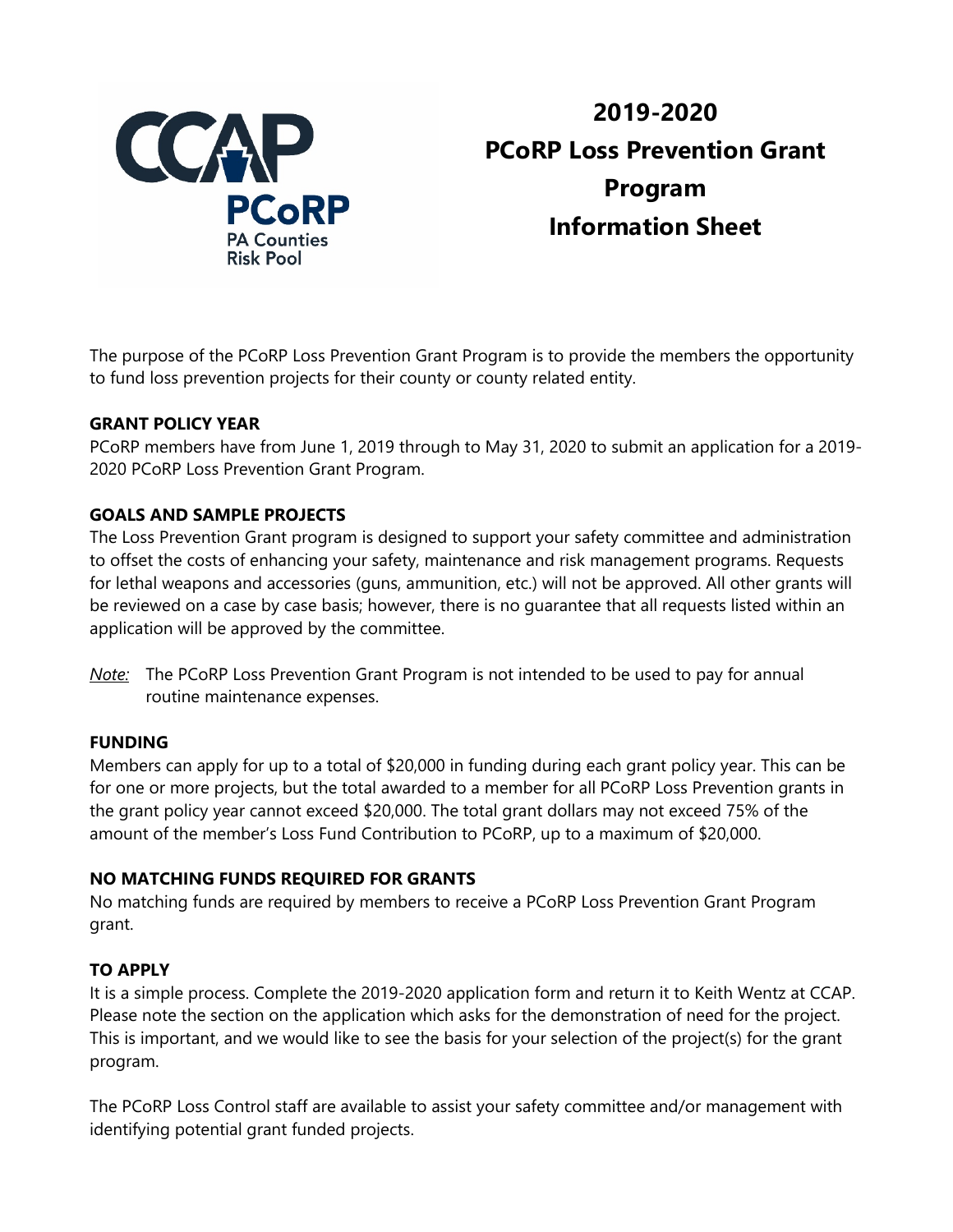Your application will be reviewed by the PCoRP Underwriting and Claims Committee, composed of PCoRP Board Members and staff, and you will be notified of their decision. If the committee has questions or concerns regarding your grant application, they will be forwarded to you by email for clarification.

#### **ONCE APPROVED**

If requested, we will provide the PCoRP grant money in advance of the start of the project. This will require a copy of the estimate or quote for the cost of the entire project. If the member wants to wait until the project is completed, PCoRP will reimburse based on the final invoicing for the project.

## **CONFIRMATION OF EXPENDITURES**

Upon completion of the project(s), the County/County Related Entity is required to present written confirmation indicating completion of the project and that funds were utilized as submitted on the application.

# **QUESTIONS**

Questions about the Loss Prevention Grant program should be directed to Keith Wentz, email: [kwentz@pacounties.org;](mailto:kwentz@pacounties.org) phone (717) 736-4724.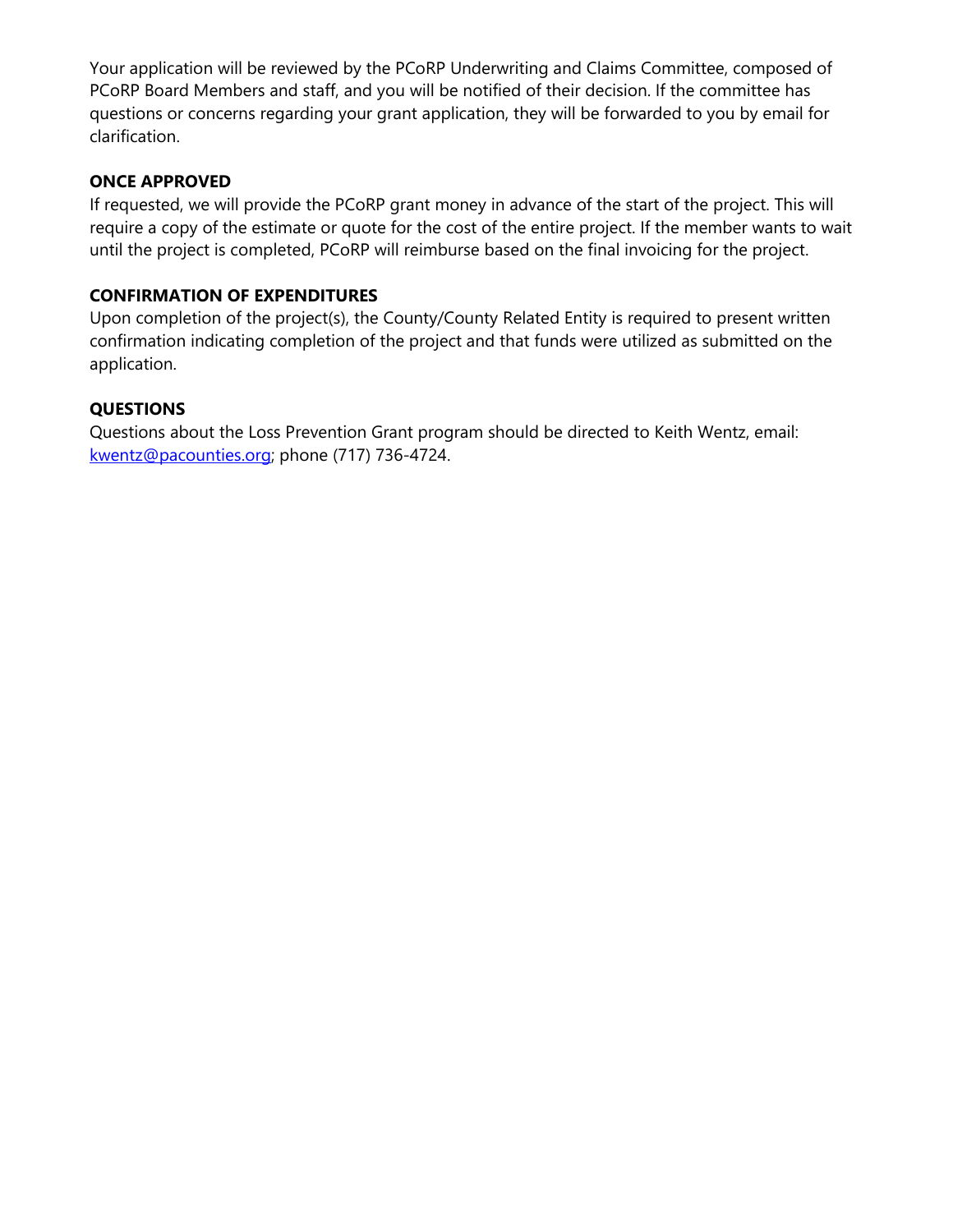

# **2019-2020 PCoRP Loss Prevention Grant Program Application**

Please complete and return the application to Keith Wentz, Risk Management and Underwriting Manager, CCAP, PO Box 60769, Harrisburg, PA 17106-0769, or email [kwentz@pacounties.org.](mailto:kwentz@pacounties.org)

| PCoRP Member:             |                            |
|---------------------------|----------------------------|
| <b>Contact Person:</b>    | Title:                     |
| Email Address:            |                            |
| Telephone Number:         |                            |
| Total Project(s) Cost: \$ | Grant Amount Requested: \$ |

## **Please complete the following information.**

1. Describe what the grant will be used for (may attach additional information):

2. Briefly describe how you determined the need for this project: